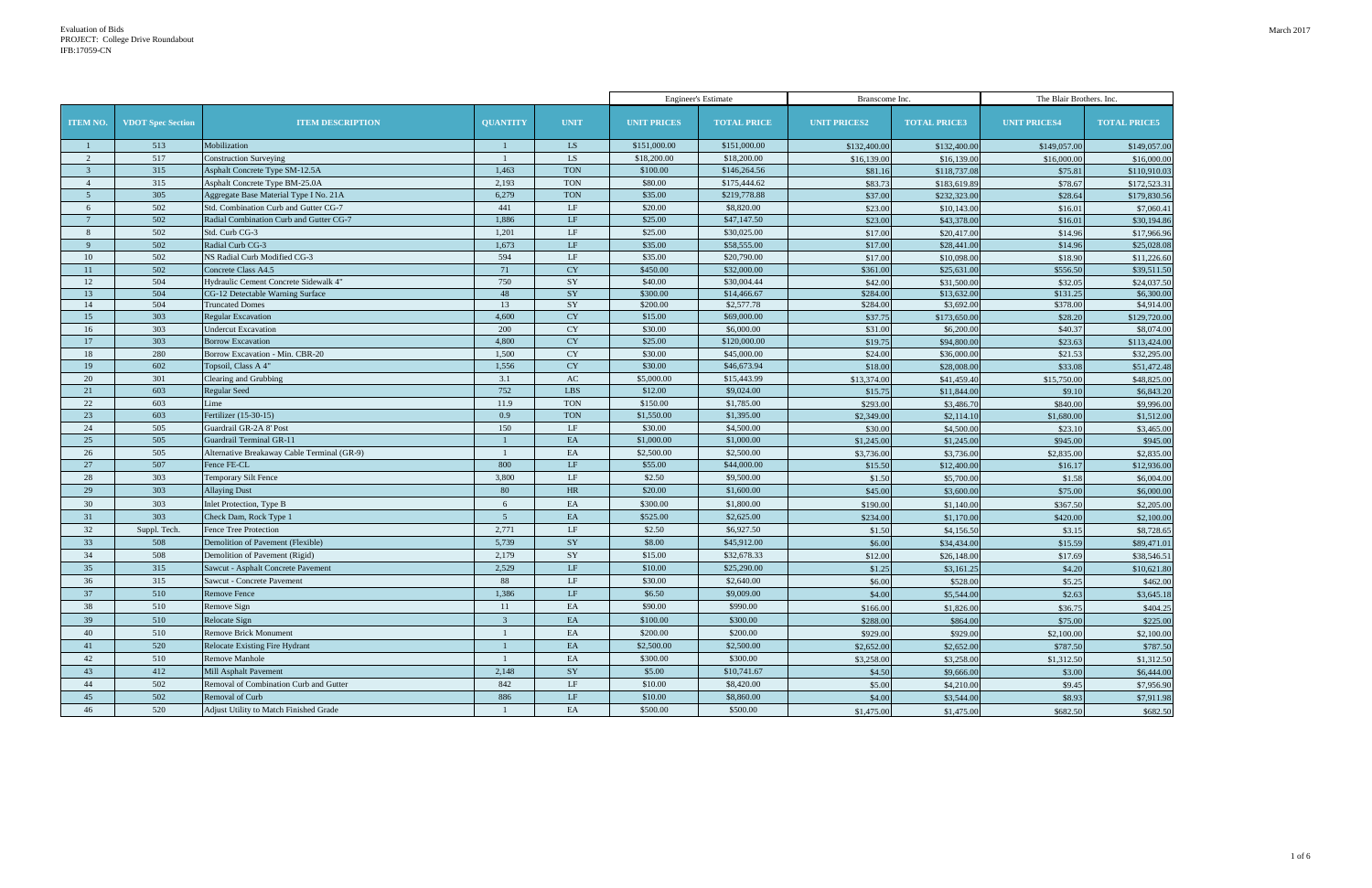| The Blair Brothers. Inc. |                     |  |  |  |  |  |  |  |
|--------------------------|---------------------|--|--|--|--|--|--|--|
| <b>NIT PRICES4</b>       | <b>TOTAL PRICES</b> |  |  |  |  |  |  |  |
| \$0.59                   | \$2,122.23          |  |  |  |  |  |  |  |
| \$0.70                   | \$134.40            |  |  |  |  |  |  |  |
| \$1.18                   | \$5,793.80          |  |  |  |  |  |  |  |
| \$3.15                   | \$189.00            |  |  |  |  |  |  |  |
| \$4.20                   | \$4,918.20          |  |  |  |  |  |  |  |
| \$204.75                 | \$4,095.00          |  |  |  |  |  |  |  |
| \$362.25                 | \$2,898.00          |  |  |  |  |  |  |  |
| \$577.50                 | \$2,310.00          |  |  |  |  |  |  |  |
| \$78.75                  | \$2,205.00          |  |  |  |  |  |  |  |
| \$24.25                  | \$7,566.00          |  |  |  |  |  |  |  |
| \$158.00                 | \$6,952.00          |  |  |  |  |  |  |  |
| \$160.00                 | \$640.00            |  |  |  |  |  |  |  |
| \$222.60                 | \$88,817.40         |  |  |  |  |  |  |  |
| \$5,250.00               | \$10,500.00         |  |  |  |  |  |  |  |
| \$787.50                 | \$1,575.00          |  |  |  |  |  |  |  |
| \$196.35                 | \$54,585.30         |  |  |  |  |  |  |  |
| \$3,753.75               | \$11,261.25         |  |  |  |  |  |  |  |
| \$9,660.00               | \$19,320.00         |  |  |  |  |  |  |  |
| \$577.50                 | \$1,155.00          |  |  |  |  |  |  |  |
| \$4,725.00               | \$9,450.00          |  |  |  |  |  |  |  |
| \$26.25                  | \$2,520.00          |  |  |  |  |  |  |  |
| \$0.55                   | \$41,360.00         |  |  |  |  |  |  |  |
| \$0.26                   | \$2,600.00          |  |  |  |  |  |  |  |
| \$3.15                   | \$1,260.00          |  |  |  |  |  |  |  |
| \$110.25                 | \$6,615.00          |  |  |  |  |  |  |  |
| \$25.00                  | \$10,000.00         |  |  |  |  |  |  |  |
| \$78.75                  | \$15,750.00         |  |  |  |  |  |  |  |
| \$141.75                 | \$17,010.00         |  |  |  |  |  |  |  |
| \$26.25                  | \$34,912.50         |  |  |  |  |  |  |  |
| \$68.25                  | \$31,736.25         |  |  |  |  |  |  |  |
| \$3,937.50               | \$7,875.00          |  |  |  |  |  |  |  |
| \$2,625.00               | \$2,625.00          |  |  |  |  |  |  |  |
| \$5,381.25               | \$5,381.25          |  |  |  |  |  |  |  |
| \$5,355.00               | \$5,355.00          |  |  |  |  |  |  |  |
| \$12,337.50              | \$12,337.50         |  |  |  |  |  |  |  |
| \$84.00                  | \$34,860.00         |  |  |  |  |  |  |  |
| \$1,050.00               | \$3,150.00          |  |  |  |  |  |  |  |
| \$95.00                  | \$18,050.00         |  |  |  |  |  |  |  |
| \$56.66                  | \$4,872.76          |  |  |  |  |  |  |  |
| \$51.28                  | \$36,921.60         |  |  |  |  |  |  |  |
| \$100,200.00             | \$100,200.00        |  |  |  |  |  |  |  |
|                          | \$2,044,391.71      |  |  |  |  |  |  |  |
|                          |                     |  |  |  |  |  |  |  |

|                  |                          |                                                                  |                 |             |                    | <b>Engineer's Estimate</b> | Branscome Inc.      |                     | The Blair Brothers. Inc. |                     |
|------------------|--------------------------|------------------------------------------------------------------|-----------------|-------------|--------------------|----------------------------|---------------------|---------------------|--------------------------|---------------------|
| <b>ITEM NO.</b>  | <b>VDOT</b> Spec Section | <b>ITEM DESCRIPTION</b>                                          | <b>QUANTITY</b> | <b>UNIT</b> | <b>UNIT PRICES</b> | <b>TOTAL PRICE</b>         | <b>UNIT PRICES2</b> | <b>TOTAL PRICE3</b> | <b>UNIT PRICES4</b>      | <b>TOTAL PRICE5</b> |
| 47               | 704                      | Type B, Class I Pavement Line Marking 4"                         | 3,597           | LF          | \$1.50             | \$5,395.50                 | \$0.53              | \$1,906.41          | \$0.59                   | \$2,122.23          |
| 48               | 704                      | Type B, Class I Pavement Line Marking 6"                         | 192             | LF          | \$1.75             | \$336.00                   | \$0.90              | \$172.80            | \$0.70                   | \$134.40            |
| 49               | 704                      | Type B, Class I Pavement Line Marking 8"                         | 4,910           | LF          | \$2.00             | \$9,820.00                 | \$1.10              | \$5,401.00          | \$1.18                   | \$5,793.80          |
| 50               | 704                      | Type B, Class I Pavement Line Marking 12"                        | 60              | LF          | \$7.00             | \$420.00                   | \$2.25              | \$135.00            | \$3.15                   | \$189.00            |
| 51               | 704                      | Type B, Class I Pavement Line Marking 24"                        | 1,171           | LF          | \$10.00            | \$11,706.00                | \$3.60              | \$4,215.60          | \$4.20                   | \$4,918.20          |
| 52               | 704                      | Pavement Message Marking Elongated Arrow Single, Type B, Class 2 | 20              | EA          | \$160.00           | \$3,200.00                 | \$256.00            | \$5,120.00          | \$204.75                 | \$4,095.00          |
| 53               | 704                      | Pavement Message Marking Elongated Arrow Double, Type B, Class 2 | 8               | EA          | \$200.00           | \$1,600.00                 | \$398.00            | \$3,184.00          | \$362.25                 | \$2,898.00          |
| 54               | 704                      | Pavement Message Marking Elongated Arrow Triple, Type B, Class 2 | $\overline{4}$  | EA          | \$225.00           | \$900.00                   | \$449.00            | \$1,796.00          | \$577.50                 | \$2,310.00          |
| 55               | 704                      | Pavement Message Marking Yield Triangles, Type B, Class 2        | 28              | EA          | \$25.00            | \$700.00                   | \$57.00             | \$1,596.00          | \$78.75                  | \$2,205.00          |
| 56               | 701                      | Sign Panel                                                       | 312             | SF          | \$35.00            | \$10,934.00                | \$28.00             | \$8,736.00          | \$24.25                  | \$7,566.00          |
| 57               | 701                      | Sign Post STP-1, 2"                                              | 44              | EA          | \$25.00            | \$1,100.00                 | \$142.00            | \$6,248.00          | \$158.00                 | \$6,952.00          |
| 58               | 701                      | Sign Post STP-1, 2.5"                                            | $\overline{4}$  | EA          | \$30.00            | \$120.00                   | \$165.00            | \$660.00            | \$160.00                 | \$640.00            |
| 59               | 520                      | Sanitary Sewer Pipe (8" DI)                                      | 399             | LF          | \$155.00           | \$61,845.00                | \$124.00            | \$49,476.00         | \$222.60                 | \$88,817.40         |
| 60               | 520                      | Sanitary Sewer Manhole (48" Diameter)                            | 2               | EA          | \$5,000.00         | \$10,000.00                | \$6,161.00          | \$12,322.00         | \$5,250.00               | \$10,500.00         |
| 61               | 520                      | Manhole Frame & Cover (Standard)                                 | 2               | EA          | \$750.00           | \$1,500.00                 | \$722.00            | \$1,444.00          | \$787.50                 | \$1,575.00          |
| 62               | 520                      | 16" DI (Restrained Joint Pipe)                                   | 278             | LF          | \$200.00           | \$55,600.00                | \$124.00            | \$34,472.00         | \$196.35                 | \$54,585.30         |
| 63               | 520                      | 16" Butterfly Valves                                             | $\overline{3}$  | EA          | \$3,000.00         | \$9,000.00                 | \$3,297.00          | \$9,891.00          | \$3,753.75               | \$11,261.25         |
| 64               | 520                      | 16" x 16" Tee (Cut In)                                           | 2               | EA          | \$10,000.00        | \$20,000.00                | \$2,791.00          | \$5,582.00          | \$9,660.00               | \$19,320.00         |
| 65               | 520                      | 16" Cap                                                          | 2               | EA          | \$1,500.00         | \$3,000.00                 | \$424.00            | \$848.00            | \$577.50                 | \$1,155.00          |
| 66               | 520                      | <b>Fire Hydrant Assemblies</b>                                   | 2               | EA          | \$5,500.00         | \$11,000.00                | \$6,057.00          | \$12,114.00         | \$4,725.00               | \$9,450.00          |
| 67               | 520                      | 2" Schedule 40 PVC                                               | 96              | LF          | \$15.00            | \$1,440.00                 | \$13.00             | \$1,248.00          | \$26.25                  | \$2,520.00          |
| 68               | 512                      | Group 2 Channelizing Devices                                     | 75,200          | <b>DAY</b>  | \$1.00             | \$75,200.00                | \$0.28              | \$21,056.00         | \$0.55                   | \$41,360.00         |
| 69               | 512                      | Construction Pavement Marking (Ty. F Cl. I - 4")                 | 10,000          | LF          | \$0.50             | \$5,000.00                 | \$0.27              | \$2,700.00          | \$0.26                   | \$2,600.00          |
| 70               | 512                      | Construction Pavement Marking (Ty. F Cl. I - 24")                | 400             | LF          | \$2.50             | \$1,000.00                 | \$2.56              | \$1,024.00          | \$3.15                   | \$1,260.00          |
| 71               | 512                      | Construction Pavement Marking Ty. D Elongated Arrow              | 60              | EA          | \$125.00           | \$7,500.00                 | \$51.00             | \$3,060.00          | \$110.25                 | \$6,615.00          |
| 72               | 512                      | <b>Electronic Arrow</b>                                          | 400             | HR          | \$10.00            | \$4,000.00                 | \$8.00              | \$3,200.00          | \$25.00                  | \$10,000.00         |
| 73               | 512                      | <b>Traffic Barrier Service</b>                                   | 200             | LF          | \$50.00            | \$10,000.00                | \$36.00             | \$7,200.00          | \$78.75                  | \$15,750.00         |
| 74               | 512                      | <b>Flagger Service</b>                                           | 120             | HR          | \$25.00            | \$3,000.00                 | \$41.00             | \$4,920.00          | \$141.75                 | \$17,010.00         |
| 75               | 512                      | Construction signs                                               | 1,330           | $\rm{SF}$   | \$15.00            | \$19,950.00                | \$34.00             | \$45,220.00         | \$26.25                  | \$34,912.50         |
| 76               | Suppl. Tech.             | <b>Filter Media</b>                                              | 465             | <b>CY</b>   | \$55.00            | \$25,575.00                | \$33.00             | \$15,345.00         | \$68.25                  | \$31,736.25         |
| 77               | 302                      | NS Shallow Depth Curb Inlet                                      | $\overline{2}$  | EA          | \$5,000.00         | \$10,000.00                | \$3,216.00          | \$6,432.00          | \$3,937.50               | \$7,875.00          |
| 78               | 302                      | NS DI-3B Top, L-4'                                               |                 | EA          | \$2,000.00         | \$2,000.00                 | \$4,630.00          | \$4,630.00          | \$2,625.00               | \$2,625.00          |
| 79               | 302                      | Drop Inlet DI-3B, L=4'                                           |                 | EA          | \$5,000.00         | \$5,000.00                 | \$4,630.00          | \$4,630.00          | \$5,381.25               | \$5,381.25          |
| 80               | 302                      | Drop Inlet DI-3B, L=6'                                           |                 | EA          | \$5,500.00         | \$5,500.00                 | \$4,600.00          | \$4,600.00          | \$5,355.00               | \$5,355.00          |
| 81               | 320                      | Drop Inlet DI-3BB, L=4'                                          |                 | EA          | \$6,500.00         | \$6,500.00                 | \$8,630.00          | \$8,630.00          | \$12,337.50              | \$12,337.50         |
| 82               | 302                      | 15" Concrete Pipe                                                | 415             | LF          | \$60.00            | \$24,900.00                | \$96.00             | \$39,840.00         | \$84.00                  | \$34,860.00         |
| 83               | 302                      | 15" End Section ES-1                                             | $\mathbf{3}$    | EA          | \$900.00           | \$2,700.00                 | \$1,620.00          | \$4,860.00          | \$1,050.00               | \$3,150.00          |
| 84               | 204                      | Dry Riprap, Class I 18"                                          | 190             | SY          | \$56.00            | \$10,640.00                | \$70.00             | \$13,300.00         | \$95.00                  | \$18,050.00         |
| 85               | 314                      | Coarse Aggregate No. 8 (3" Depth)                                | 86              | <b>TONS</b> | \$40.00            | \$3,440.00                 | \$56.00             | \$4,816.00          | \$56.66                  | \$4,872.76          |
| 86               | 504                      | Bedding Material No. 57 (18" Depth)                              | 720             | <b>TONS</b> | \$41.00            | \$29,520.00                | \$38.00             | \$27,360.00         | \$51.28                  | \$36,921.60         |
| 87               | 107                      | Landscape                                                        |                 | LS.         | \$10,000.00        | \$10,000.00                | \$84,000.00         | \$84,000.00         | \$100,200.00             | \$100,200.00        |
| <b>TOTAL BID</b> |                          |                                                                  |                 |             |                    | \$1,973,231.38             |                     | \$1,876,990.73      |                          | \$2,044,391.71      |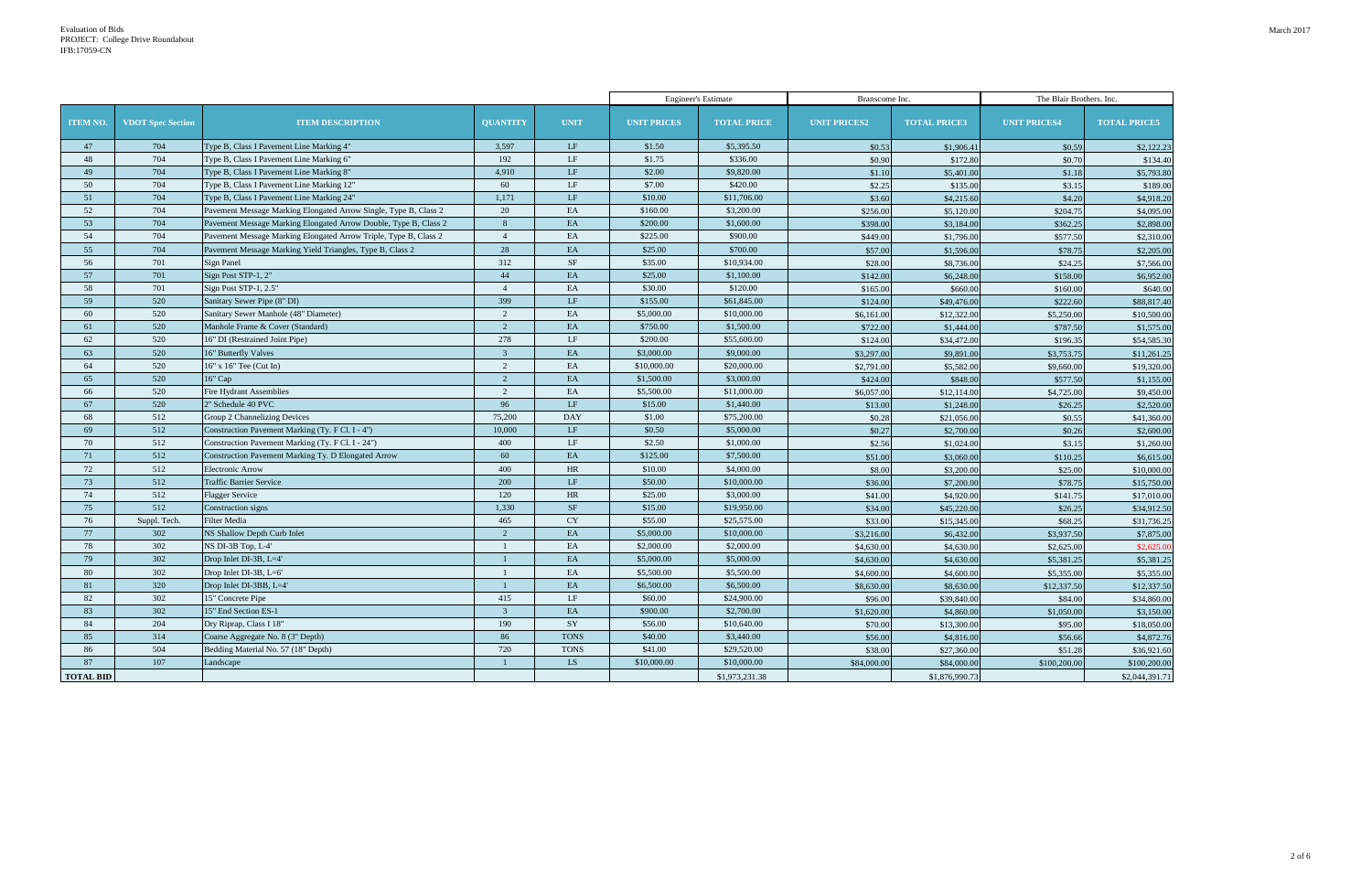|                 |                          |                                             |                 |             | <b>Engineer's Estimate</b> |                    | Basic Construction Company, LLC |                     | Branch Civil, Inc.  |                     |
|-----------------|--------------------------|---------------------------------------------|-----------------|-------------|----------------------------|--------------------|---------------------------------|---------------------|---------------------|---------------------|
| <b>ITEM NO.</b> | <b>VDOT</b> Spec Section | <b>ITEM DESCRIPTION</b>                     | <b>QUANTITY</b> | <b>UNIT</b> | <b>UNIT PRICES</b>         | <b>TOTAL PRICE</b> | <b>UNIT PRICES6</b>             | <b>TOTAL PRICE7</b> | <b>UNIT PRICESS</b> | <b>TOTAL PRICE9</b> |
|                 | 513                      | Mobilization                                |                 | LS          | \$151,000.00               | \$151,000.00       | \$100,000.00                    | \$100,000.00        | \$140,000.00        | \$140,000.00        |
| 2               | 517                      | <b>Construction Surveying</b>               |                 | LS          | \$18,200.00                | \$18,200.00        | \$23,100.00                     | \$23,100.00         | \$29,997.00         | \$29,997.00         |
| $\overline{3}$  | 315                      | Asphalt Concrete Type SM-12.5A              | 1,463           | <b>TON</b>  | \$100.00                   | \$146,264.56       | \$83.30                         | \$121,867.90        | \$90.00             | \$131,670.00        |
| $\overline{4}$  | 315                      | Asphalt Concrete Type BM-25.0A              | 2,193           | <b>TON</b>  | \$80.00                    | \$175,444.62       | \$78.60                         | \$172,369.80        | \$96.00             | \$210,528.00        |
| $5\overline{)}$ | 305                      | Aggregate Base Material Type I No. 21A      | 6,279           | <b>TON</b>  | \$35.00                    | \$219,778.88       | \$40.30                         | \$253,043.70        | \$47.00             | \$295,113.00        |
| 6               | 502                      | Std. Combination Curb and Gutter CG-7       | 441             | LF          | \$20.00                    | \$8,820.00         | \$21.20                         | \$9,349.20          | \$22.00             | \$9,702.00          |
|                 | 502                      | Radial Combination Curb and Gutter CG-7     | 1,886           | $\rm LF$    | \$25.00                    | \$47,147.50        | \$21.20                         | \$39,983.20         | \$22.00             | \$41,492.00         |
| 8               | 502                      | Std. Curb CG-3                              | 1,201           | LF          | \$25.00                    | \$30,025.00        | \$16.00                         | \$19,216.00         | \$19.00             | \$22,819.00         |
| 9               | 502                      | Radial Curb CG-3                            | 1,673           | LF          | \$35.00                    | \$58,555.00        | \$16.00                         | \$26,768.00         | \$19.00             | \$31,787.00         |
| 10              | 502                      | NS Radial Curb Modified CG-3                | 594             | LF          | \$35.00                    | \$20,790.00        | \$16.00                         | \$9,504.00          | \$22.00             | \$13,068.00         |
| 11              | 502                      | Concrete Class A4.5                         | 71              | <b>CY</b>   | \$450.00                   | \$32,000.00        | \$318.00                        | \$22,578.00         | \$400.00            | \$28,400.00         |
| 12              | 504                      | Hydraulic Cement Concrete Sidewalk 4"       | 750             | SY          | \$40.00                    | \$30,004.44        | \$29.70                         | \$22,275.00         | \$40.00             | \$30,000.00         |
| 13              | 504                      | CG-12 Detectable Warning Surface            | 48              | SY          | \$300.00                   | \$14,466.67        | \$265.00                        | \$12,720.00         | \$126.00            | \$6,048.00          |
| 14              | 504                      | <b>Truncated Domes</b>                      | 13              | SY          | \$200.00                   | \$2,577.78         | \$265.00                        | \$3,445.00          | \$259.00            | \$3,367.00          |
| 15              | 303                      | <b>Regular Excavation</b>                   | 4,600           | <b>CY</b>   | \$15.00                    | \$69,000.00        | \$33.50                         | \$154,100.00        | \$54.00             | \$248,400.00        |
| 16              | 303                      | <b>Undercut Excavation</b>                  | 200             | CY          | \$30.00                    | \$6,000.00         | \$54.30                         | \$10,860.00         | \$35.00             | \$7,000.00          |
| 17              | 303                      | <b>Borrow Excavation</b>                    | 4,800           | CY          | \$25.00                    | \$120,000.00       | \$26.80                         | \$128,640.00        | \$20.00             | \$96,000.00         |
| 18              | 280                      | Borrow Excavation - Min. CBR-20             | 1,500           | CY          | \$30.00                    | \$45,000.00        | \$26.80                         | \$40,200.00         | \$20.00             | \$30,000.00         |
| 19              | 602                      | Topsoil, Class A 4"                         | 1,556           | CY          | \$30.00                    | \$46,673.94        | \$38.00                         | \$59,128.00         | \$40.00             | \$62,240.00         |
| 20              | 301                      | Clearing and Grubbing                       | 3.1             | AC          | \$5,000.00                 | \$15,443.99        | \$17,500.00                     | \$54,250.00         | \$15,000.00         | \$46,500.00         |
| 21              | 603                      | <b>Regular Seed</b>                         | 752             | LBS         | \$12.00                    | \$9,024.00         | \$13.30                         | \$10,001.60         | \$16.00             | \$12,032.00         |
| 22              | 603                      | Lime                                        | 11.9            | <b>TON</b>  | \$150.00                   | \$1,785.00         | \$425.00                        | \$5,057.50          | \$360.00            | \$4,284.00          |
| 23              | 603                      | Fertilizer (15-30-15)                       | 0.9             | <b>TON</b>  | \$1,550.00                 | \$1,395.00         | \$2,120.00                      | \$1,908.00          | \$2,400.00          | \$2,160.00          |
| 24              | 505                      | Guardrail GR-2A 8' Post                     | 150             | LF          | \$30.00                    | \$4,500.00         | \$23.30                         | \$3,495.00          | \$32.00             | \$4,800.00          |
| 25              | 505                      | Guardrail Terminal GR-11                    |                 | EA          | \$1,000.00                 | \$1,000.00         | \$955.00                        | \$955.00            | \$1,250.00          | \$1,250.00          |
| 26              | 505                      | Alternative Breakaway Cable Terminal (GR-9) |                 | EA          | \$2,500.00                 | \$2,500.00         | \$2,870.00                      | \$2,870.00          | \$3,500.00          | \$3,500.00          |
| 27              | 507                      | Fence FE-CL                                 | 800             | LF          | \$55.00                    | \$44,000.00        | \$14.72                         | \$11,776.00         | \$15.00             | \$12,000.00         |
| 28              | 303                      | Temporary Silt Fence                        | 3,800           | LF          | \$2.50                     | \$9,500.00         | \$0.95                          | \$3,610.00          | \$2.00              | \$7,600.00          |
| 29              | 303                      | <b>Allaying Dust</b>                        | 80              | HR          | \$20.00                    | \$1,600.00         | \$62.10                         | \$4,968.00          | \$60.00             | \$4,800.00          |
| 30              | 303                      | Inlet Protection, Type B                    | 6               | EA          | \$300.00                   | \$1,800.00         | \$66.60                         | \$399.60            | \$163.00            | \$978.00            |
| 31              | 303                      | Check Dam, Rock Type 1                      | $\overline{5}$  | EA          | \$525.00                   | \$2,625.00         | \$1,060.00                      | \$5,300.00          | \$2,500.00          | \$12,500.00         |
| 32              | Suppl. Tech.             | Fence Tree Protection                       | 2,771           | LF          | \$2.50                     | \$6,927.50         | \$0.87                          | \$2,410.7           | \$2.00              | \$5,542.00          |
| 33              | 508                      | Demolition of Pavement (Flexible)           | 5,739           | SY          | \$8.00                     | \$45,912.00        | \$13.10                         | \$75,180.90         | \$3.00              | \$17,217.00         |
| 34              | 508                      | Demolition of Pavement (Rigid)              | 2,179           | SY          | \$15.00                    | \$32,678.33        | \$21.80                         | \$47,502.20         | \$5.00              | \$10,895.00         |
| 35 <sup>5</sup> | 315                      | Sawcut - Asphalt Concrete Pavement          | 2,529           | LF          | \$10.00                    | \$25,290.00        | \$1.10                          | \$2,781.90          | \$2.00              | \$5,058.00          |
| 36              | 315                      | Sawcut - Concrete Pavement                  | 88              | $\rm LF$    | \$30.00                    | \$2,640.00         | \$4.20                          | \$369.60            | \$6.00              | \$528.00            |
| 37              | 510                      | Remove Fence                                | 1,386           | $\rm LF$    | \$6.50                     | \$9,009.00         | \$8.95                          | \$12,404.70         | \$4.00              | \$5,544.00          |
| 38              | 510                      | Remove Sign                                 | 11              | EA          | \$90.00                    | \$990.00           | \$315.57                        | \$3,471.27          | \$120.00            | \$1,320.00          |
| 39              | 510                      | Relocate Sign                               | $\overline{3}$  | EA          | \$100.00                   | \$300.00           | \$320.37                        | \$961.11            | \$300.00            | \$900.00            |
| 40              | 510                      | <b>Remove Brick Monument</b>                |                 | EA          | \$200.00                   | \$200.00           | \$3,100.00                      | \$3,100.00          | \$650.00            | \$650.00            |
| 41              | 520                      | Relocate Existing Fire Hydrant              |                 | EA          | \$2,500.00                 | \$2,500.00         |                                 |                     |                     |                     |
| 42              |                          | <b>Remove Manhole</b>                       |                 | EA          |                            |                    | \$2,640.00                      | \$2,640.00          | \$5,407.00          | \$5,407.00          |
|                 | 510                      |                                             |                 |             | \$300.00                   | \$300.00           | \$3,310.00                      | \$3,310.00          | \$2,338.00          | \$2,338.00          |
| 43              | 412                      | Mill Asphalt Pavement                       | 2,148           | SY          | \$5.00                     | \$10,741.67        | \$5.30                          | \$11,384.40         | \$12.00             | \$25,776.00         |
| 44              | 502                      | Removal of Combination Curb and Gutter      | 842             | LF          | \$10.00                    | \$8,420.00         | \$5.50                          | \$4,631.00          | \$4.00              | \$3,368.00          |
| 45              | 502                      | Removal of Curb                             | 886             | LF          | \$10.00                    | \$8,860.00         | \$5.30                          | \$4,695.80          | \$5.00              | \$4,430.00          |
| 46              | 520                      | Adjust Utility to Match Finished Grade      |                 | EA          | \$500.00                   | \$500.00           | \$315.00                        | \$315.00            | \$800.00            | \$800.00            |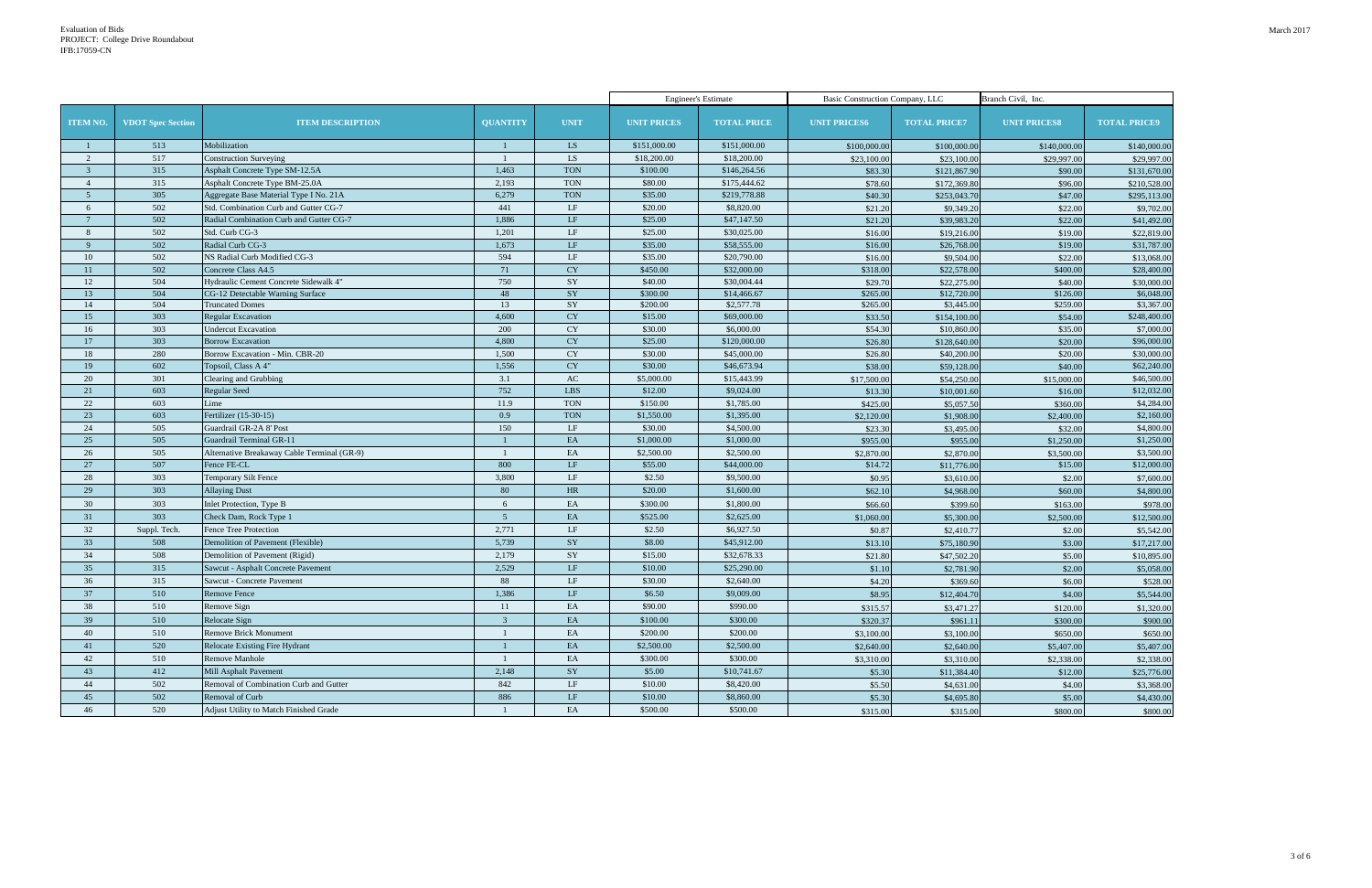|                  |                          |                                                                  |                 |                        | <b>Engineer's Estimate</b> |                    | Basic Construction Company, LLC |                     | Branch Civil, Inc.  |                     |
|------------------|--------------------------|------------------------------------------------------------------|-----------------|------------------------|----------------------------|--------------------|---------------------------------|---------------------|---------------------|---------------------|
| <b>ITEM NO.</b>  | <b>VDOT</b> Spec Section | <b>ITEM DESCRIPTION</b>                                          | <b>QUANTITY</b> | <b>UNIT</b>            | <b>UNIT PRICES</b>         | <b>TOTAL PRICE</b> | <b>UNIT PRICES6</b>             | <b>TOTAL PRICE7</b> | <b>UNIT PRICESS</b> | <b>TOTAL PRICE9</b> |
| 47               | 704                      | Type B, Class I Pavement Line Marking 4"                         | 3,597           | LF                     | \$1.50                     | \$5,395.50         | \$0.50                          | \$1,798.50          | \$1.00              | \$3,597.00          |
| 48               | 704                      | Type B, Class I Pavement Line Marking 6"                         | 192             | LF                     | \$1.75                     | \$336.00           | \$0.85                          | \$163.20            | \$1.00              | \$192.00            |
| 49               | 704                      | Type B, Class I Pavement Line Marking 8"                         | 4,910           | LF                     | \$2.00                     | \$9,820.00         | \$1.10                          | \$5,401.00          | \$1.00              | \$4,910.00          |
| 50               | 704                      | Type B, Class I Pavement Line Marking 12"                        | 60              | LF                     | \$7.00                     | \$420.00           | \$2.10                          | \$126.00            | \$2.00              | \$120.00            |
| 51               | 704                      | Type B, Class I Pavement Line Marking 24"                        | 1,171           | $\rm LF$               | \$10.00                    | \$11,706.00        | \$3.30                          | \$3,864.30          | \$4.00              | \$4,684.00          |
| 52               | 704                      | Pavement Message Marking Elongated Arrow Single, Type B, Class 2 | 20              | EA                     | \$160.00                   | \$3,200.00         | \$239.00                        | \$4,780.00          | \$270.00            | \$5,400.00          |
| 53               | 704                      | Pavement Message Marking Elongated Arrow Double, Type B, Class 2 | 8               | EA                     | \$200.00                   | \$1,600.00         | \$371.00                        | \$2,968.00          | \$420.00            | \$3,360.00          |
| 54               | 704                      | Pavement Message Marking Elongated Arrow Triple, Type B, Class 2 | $\overline{4}$  | EA                     | \$225.00                   | \$900.00           | \$419.00                        | \$1,676.00          | \$474.00            | \$1,896.00          |
| 55               | 704                      | Pavement Message Marking Yield Triangles, Type B, Class 2        | 28              | EA                     | \$25.00                    | \$700.00           | \$53.10                         | \$1,486.80          | \$60.00             | \$1,680.00          |
| 56               | 701                      | Sign Panel                                                       | 312             | <b>SF</b>              | \$35.00                    | \$10,934.00        | \$25.70                         | \$8,018.40          | \$29.00             | \$9,048.00          |
| 57               | 701                      | Sign Post STP-1, 2"                                              | 44              | EA                     | \$25.00                    | \$1,100.00         | \$133.00                        | \$5,852.00          | \$150.00            | \$6,600.00          |
| 58               | 701                      | Sign Post STP-1, 2.5"                                            | $\overline{4}$  | EA                     | \$30.00                    | \$120.00           | \$154.00                        | \$616.00            | \$174.00            | \$696.00            |
| 59               | 520                      | Sanitary Sewer Pipe (8" DI)                                      | 399             | $\rm LF$               | \$155.00                   | \$61,845.00        | \$130.00                        | \$51,870.00         | \$140.00            | \$55,860.00         |
| 60               | 520                      | Sanitary Sewer Manhole (48" Diameter)                            | $\mathcal{D}$   | EA                     | \$5,000.00                 | \$10,000.00        | \$4,390.00                      | \$8,780.00          | \$14,454.00         | \$28,908.00         |
| 61               | 520                      | Manhole Frame & Cover (Standard)                                 | 2               | EA                     | \$750.00                   | \$1,500.00         | \$537.00                        | \$1,074.00          | \$762.00            | \$1,524.00          |
| 62               | 520                      | 16" DI (Restrained Joint Pipe)                                   | 278             | $\rm LF$               | \$200.00                   | \$55,600.00        | \$161.00                        | \$44,758.00         | \$157.00            | \$43,646.00         |
| 63               | 520                      | 16" Butterfly Valves                                             | $\mathcal{R}$   | EA                     | \$3,000.00                 | \$9,000.00         | \$5,040.00                      | \$15,120.00         | \$4,062.00          | \$12,186.00         |
| 64               | 520                      | 16" x 16" Tee (Cut In)                                           | 2               | EA                     | \$10,000.00                | \$20,000.00        | \$7,850.00                      | \$15,700.00         | \$6,000.00          | \$12,000.00         |
| 65               | 520                      | 16" Cap                                                          | $\overline{2}$  | EA                     | \$1,500.00                 | \$3,000.00         | \$671.00                        | \$1,342.00          | \$650.00            | \$1,300.00          |
| 66               | 520                      | <b>Fire Hydrant Assemblies</b>                                   | 2               | EA                     | \$5,500.00                 | \$11,000.00        | \$7,170.00                      | \$14,340.00         | \$8,000.00          | \$16,000.00         |
| 67               | 520                      | 2" Schedule 40 PVC                                               | 96              | LF                     | \$15.00                    | \$1,440.00         | \$34.20                         | \$3,283.20          | \$35.00             | \$3,360.00          |
| 68               | 512                      | Group 2 Channelizing Devices                                     | 75,200          | <b>DAY</b>             | \$1.00                     | \$75,200.00        | \$0.96                          | \$72,192.00         | \$0.40              | \$30,080.00         |
| 69               | 512                      | Construction Pavement Marking (Ty. F Cl. I - 4")                 | 10,000          | LF                     | \$0.50                     | \$5,000.00         | \$0.26                          | \$2,600.00          | \$0.25              | \$2,500.00          |
| 70               | 512                      | Construction Pavement Marking (Ty. F Cl. I - 24")                | 400             | $\rm LF$               | \$2.50                     | \$1,000.00         | \$2.40                          | \$960.00            | \$3.00              | \$1,200.00          |
| 71               | 512                      | Construction Pavement Marking Ty. D Elongated Arrow              | 60              | EA                     | \$125.00                   | \$7,500.00         | \$47.80                         | \$2,868.00          | \$54.00             | \$3,240.00          |
| 72               | 512                      | <b>Electronic Arrow</b>                                          | 400             | HR                     | \$10.00                    | \$4,000.00         | \$83.90                         | \$33,560.00         | \$2.00              | \$800.00            |
| 73               | 512                      | <b>Traffic Barrier Service</b>                                   | 200             | LF                     | \$50.00                    | \$10,000.00        | \$38.50                         | \$7,700.00          | \$39.00             | \$7,800.00          |
| 74               | 512                      | <b>Flagger Service</b>                                           | 120             | HR                     | \$25.00                    | \$3,000.00         | \$19.60                         | \$2,352.00          | \$54.00             | \$6,480.00          |
| 75               | 512                      | Construction signs                                               | 1,330           | $\rm{SF}$              | \$15.00                    | \$19,950.00        | \$4.00                          | \$5,320.00          | \$30.00             | \$39,900.00         |
| 76               | Suppl. Tech.             | <b>Filter Media</b>                                              | 465             | <b>CY</b>              | \$55.00                    | \$25,575.00        | \$65.40                         | \$30,411.00         | \$75.00             | \$34,875.00         |
| 77               | 302                      | NS Shallow Depth Curb Inlet                                      | $\overline{2}$  | $\mathbf{E}\mathbf{A}$ | \$5,000.00                 | \$10,000.00        | \$5,080.00                      | \$10,160.00         | \$4,000.00          | \$8,000.00          |
| 78               | 302                      | NS DI-3B Top, L-4'                                               |                 | EA                     | \$2,000.00                 | \$2,000.00         | \$3,780.00                      | \$3,780.00          | \$4,000.00          | \$4,000.00          |
| 79               | 302                      | Drop Inlet DI-3B, L=4                                            |                 | EA                     | \$5,000.00                 | \$5,000.00         | \$5,280.00                      | \$5,280.00          | \$5,000.00          | \$5,000.00          |
| 80               | 302                      | Drop Inlet $DI-3B$ , $L=6'$                                      |                 | EA                     | \$5,500.00                 | \$5,500.00         | \$5,520.00                      | \$5,520.00          | \$5,000.00          | \$5,000.00          |
| 81               | 320                      | Drop Inlet DI-3BB, L=4'                                          |                 | EA                     | \$6,500.00                 | \$6,500.00         | \$12,300.00                     | \$12,300.00         | \$12,500.00         | \$12,500.00         |
| 82               | 302                      | 15" Concrete Pipe                                                | 415             | LF                     | \$60.00                    | \$24,900.00        | \$234.00                        | \$97,110.00         | \$69.00             | \$28,635.00         |
| 83               | 302                      | 15" End Section ES-1                                             | $\overline{3}$  | EA                     | \$900.00                   | \$2,700.00         | \$2,040.00                      | \$6,120.00          | \$1,100.00          | \$3,300.00          |
| 84               | 204                      | Dry Riprap, Class I 18"                                          | 190             | SY                     | \$56.00                    | \$10,640.00        | \$95.20                         | \$18,088.00         | \$75.00             | \$14,250.00         |
| 85               | 314                      | Coarse Aggregate No. 8 (3" Depth)                                | 86              | <b>TONS</b>            | \$40.00                    | \$3,440.00         | \$100.00                        | \$8,600.00          | \$75.00             | \$6,450.00          |
| 86               | 504                      | Bedding Material No. 57 (18" Depth)                              | 720             | <b>TONS</b>            | \$41.00                    | \$29,520.00        | \$105.00                        | \$75,600.00         | \$75.00             | \$54,000.00         |
| 87               | 107                      | Landscape                                                        |                 | LS                     | \$10,000.00                | \$10,000.00        | \$106,000.00                    | \$106,000.00        | \$120,000.00        | \$120,000.00        |
| <b>TOTAL BID</b> |                          |                                                                  |                 |                        |                            | \$1,973,231.38     |                                 | \$2,208,435.55      |                     | \$2,244,785.00      |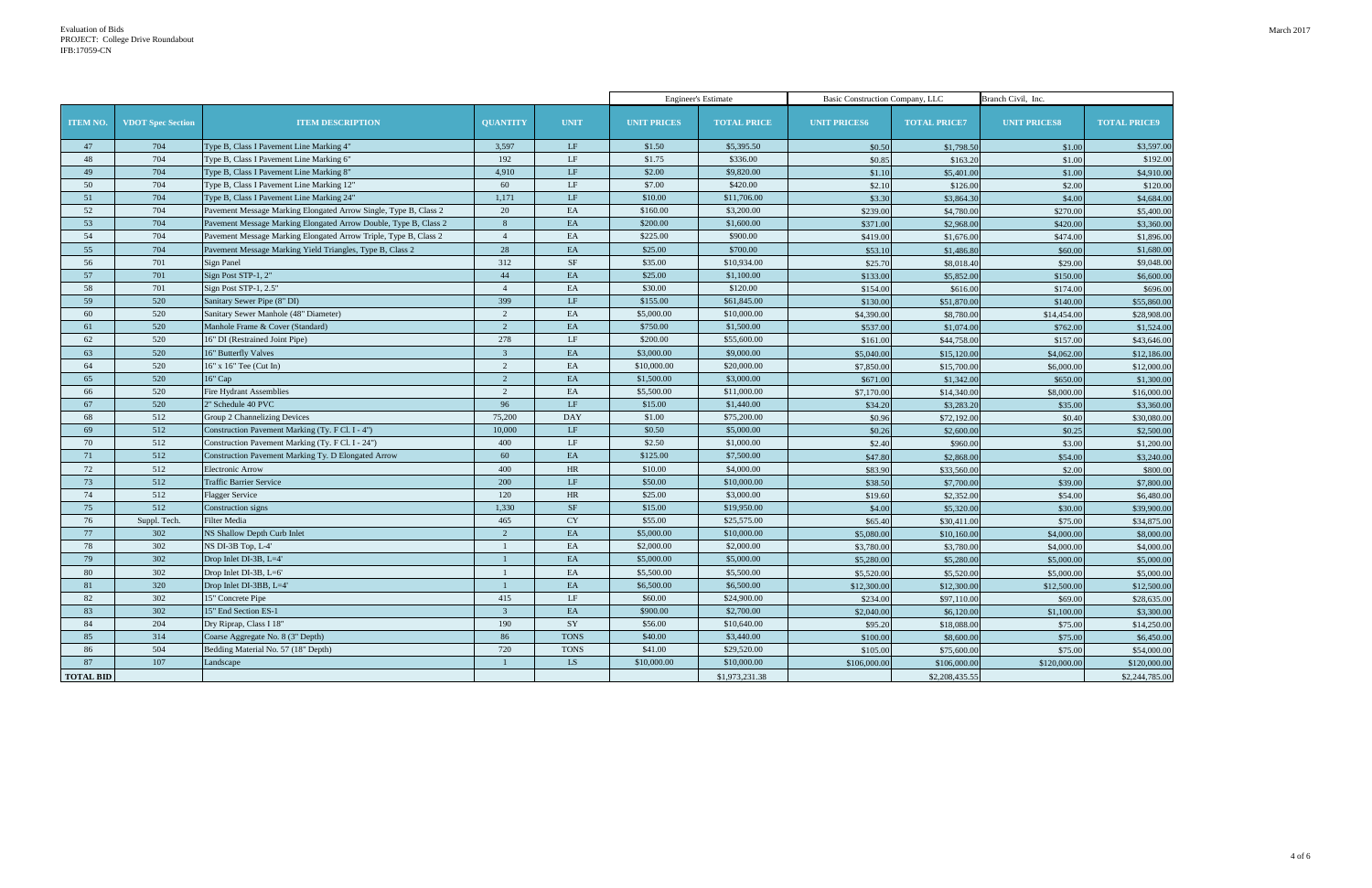|                 |                          |                                             |                 |             | <b>Engineer's Estimate</b> |                    | <b>Shamrock Construction Corporation</b> |                      | Vico Construction Company |                      |
|-----------------|--------------------------|---------------------------------------------|-----------------|-------------|----------------------------|--------------------|------------------------------------------|----------------------|---------------------------|----------------------|
| <b>ITEM NO.</b> | <b>VDOT Spec Section</b> | <b>ITEM DESCRIPTION</b>                     | <b>QUANTITY</b> | <b>UNIT</b> | <b>UNIT PRICES</b>         | <b>TOTAL PRICE</b> | <b>UNIT PRICES10</b>                     | <b>TOTAL PRICE11</b> | <b>UNIT PRICES12</b>      | <b>TOTAL PRICE13</b> |
|                 | 513                      | Mobilization                                |                 | LS          | \$151,000.00               | \$151,000.00       | \$133,768.00                             | \$133,768.00         | \$390,570.00              | \$390,570.00         |
| 2               | 517                      | <b>Construction Surveying</b>               |                 | LS          | \$18,200.00                | \$18,200.00        | \$30,000.00                              | \$30,000.00          | \$22,882.00               | \$22,882.00          |
| $\overline{3}$  | 315                      | Asphalt Concrete Type SM-12.5A              | 1,463           | <b>TON</b>  | \$100.00                   | \$146,264.56       | \$98.00                                  | \$143,374.00         | \$94.00                   | \$137,522.00         |
| $\overline{4}$  | 315                      | Asphalt Concrete Type BM-25.0A              | 2,193           | <b>TON</b>  | \$80.00                    | \$175,444.62       | \$93.00                                  | \$203,949.00         | \$97.00                   | \$212,721.00         |
| $5\overline{5}$ | 305                      | Aggregate Base Material Type I No. 21A      | 6,279           | <b>TON</b>  | \$35.00                    | \$219,778.88       | \$30.00                                  | \$188,370.00         | \$34.00                   | \$213,486.00         |
| 6               | 502                      | Std. Combination Curb and Gutter CG-7       | 441             | LF          | \$20.00                    | \$8,820.00         | \$40.00                                  | \$17,640.00          | \$27.00                   | \$11,907.00          |
|                 | 502                      | Radial Combination Curb and Gutter CG-7     | 1,886           | LF          | \$25.00                    | \$47,147.50        | \$42.00                                  | \$79,212.00          | \$55.00                   | \$103,730.00         |
| 8               | 502                      | Std. Curb CG-3                              | 1,201           | LF          | \$25.00                    | \$30,025.00        | \$39.00                                  | \$46,839.00          | \$19.00                   | \$22,819.00          |
| $\overline{9}$  | 502                      | Radial Curb CG-3                            | 1,673           | LF          | \$35.00                    | \$58,555.00        | \$41.00                                  | \$68,593.00          | \$47.00                   | \$78,631.00          |
| 10              | 502                      | NS Radial Curb Modified CG-3                | 594             | LF          | \$35.00                    | \$20,790.00        | \$45.00                                  | \$26,730.00          | \$47.00                   | \$27,918.00          |
| 11              | 502                      | Concrete Class A4.5                         | 71              | CY          | \$450.00                   | \$32,000.00        | \$500.00                                 | \$35,500.00          | \$996.00                  | \$70,716.00          |
| 12              | 504                      | Hydraulic Cement Concrete Sidewalk 4'       | 750             | $\rm SY$    | \$40.00                    | \$30,004.44        | \$50.00                                  | \$37,500.00          | \$80.00                   | \$60,000.00          |
| 13              | 504                      | CG-12 Detectable Warning Surface            | 48              | SY          | \$300.00                   | \$14,466.67        | \$200.00                                 | \$9,600.00           | \$218.00                  | \$10,464.00          |
| 14              | 504                      | <b>Truncated Domes</b>                      | 13              | SY          | \$200.00                   | \$2,577.78         | \$200.00                                 | \$2,600.00           | \$10.00                   | \$130.00             |
| 15              | 303                      | <b>Regular Excavation</b>                   | 4,600           | CY          | \$15.00                    | \$69,000.00        | \$15.00                                  | \$69,000.00          | \$30.00                   | \$138,000.00         |
| 16              | 303                      | <b>Undercut Excavation</b>                  | 200             | <b>CY</b>   | \$30.00                    | \$6,000.00         | \$15.00                                  | \$3,000.00           | \$30.00                   | \$6,000.00           |
| 17              | 303                      | <b>Borrow Excavation</b>                    | 4,800           | CY          | \$25.00                    | \$120,000.00       | \$15.00                                  | \$72,000.00          | \$30.00                   | \$144,000.00         |
| 18              | 280                      | Borrow Excavation - Min. CBR-20             | 1,500           | CY          | \$30.00                    | \$45,000.00        | \$30.00                                  | \$45,000.00          | \$35.00                   | \$52,500.00          |
| 19              | 602                      | Topsoil, Class A 4"                         | 1,556           | CY          | \$30.00                    | \$46,673.94        | \$50.00                                  | \$77,800.00          | \$34.00                   | \$52,904.00          |
| 20              | 301                      | Clearing and Grubbing                       | 3.1             | AC          | \$5,000.00                 | \$15,443.99        | \$15,000.00                              | \$46,500.00          | \$14,026.00               | \$43,480.60          |
| 21              | 603                      | Regular Seed                                | 752             | LBS         | \$12.00                    | \$9,024.00         | \$15.00                                  | \$11,280.00          | \$0.60                    | \$451.20             |
| 22              | 603                      | Lime                                        | 11.9            | <b>TON</b>  | \$150.00                   | \$1,785.00         | \$400.00                                 | \$4,760.00           | \$139.00                  | \$1,654.10           |
| 23              | 603                      | Fertilizer (15-30-15)                       | 0.9             | <b>TON</b>  | \$1,550.00                 | \$1,395.00         | \$1,000.00                               | \$900.00             | \$291.00                  | \$261.90             |
| 24              | 505                      | Guardrail GR-2A 8' Post                     | 150             | LF          | \$30.00                    | \$4,500.00         | \$25.00                                  | \$3,750.00           | \$26.00                   | \$3,900.00           |
| 25              | 505                      | Guardrail Terminal GR-11                    |                 | EA          | \$1,000.00                 | \$1,000.00         | \$1,000.00                               | \$1,000.00           | \$1,046.00                | \$1,046.00           |
| 26              | 505                      | Alternative Breakaway Cable Terminal (GR-9) |                 | EA          | \$2,500.00                 | \$2,500.00         | \$3,000.00                               | \$3,000.00           | \$3,138.00                | \$3,138.00           |
| 27              | 507                      | Fence FE-CL                                 | 800             | LF          | \$55.00                    | \$44,000.00        | \$15.00                                  | \$12,000.00          | \$16.00                   | \$12,800.00          |
| 28              | 303                      | Temporary Silt Fence                        | 3,800           | LF          | \$2.50                     | \$9,500.00         | \$1.00                                   | \$3,800.00           | \$4.00                    | \$15,200.00          |
| 29              | 303                      | <b>Allaying Dust</b>                        | 80              | HR          | \$20.00                    | \$1,600.00         | \$50.00                                  | \$4,000.00           | \$76.00                   | \$6,080.00           |
| 30              | 303                      | Inlet Protection, Type B                    | 6               | EA          | \$300.00                   | \$1,800.00         | \$300.00                                 | \$1,800.00           | \$280.00                  | \$1,680.00           |
| 31              | 303                      | Check Dam, Rock Type 1                      | $\overline{5}$  | EA          | \$525.00                   | \$2,625.00         | \$500.00                                 | \$2,500.00           | \$1,279.00                | \$6,395.00           |
| 32              | Suppl. Tech              | Fence Tree Protection                       | 2,771           | LF          | \$2.50                     | \$6,927.50         | \$1.00                                   | \$2,771.00           | \$5.00                    | \$13,855.00          |
| 33              | 508                      | Demolition of Pavement (Flexible)           | 5,739           | SY          | \$8.00                     | \$45,912.00        | \$12.00                                  | \$68,868.00          | \$28.00                   | \$160,692.00         |
| 34              | 508                      | Demolition of Pavement (Rigid)              | 2,179           | SY          | \$15.00                    | \$32,678.33        | \$20.00                                  | \$43,580.00          | \$7.00                    | \$15,253.00          |
| 35              | 315                      | Sawcut - Asphalt Concrete Pavement          | 2,529           | LF          | \$10.00                    | \$25,290.00        | \$5.00                                   | \$12,645.00          | \$8.00                    | \$20,232.00          |
| 36              | 315                      | Sawcut - Concrete Pavement                  | 88              | LF          | \$30.00                    | \$2,640.00         | \$10.00                                  | \$880.00             | \$17.00                   | \$1,496.00           |
| 37              | 510                      | Remove Fence                                | 1,386           | $\rm LF$    | \$6.50                     | \$9,009.00         | \$5.00                                   | \$6,930.00           | \$6.00                    | \$8,316.00           |
| 38              | 510                      | Remove Sign                                 | 11              | EA          | \$90.00                    | \$990.00           | \$100.00                                 | \$1,100.00           | \$58.00                   | \$638.00             |
| 39              | 510                      | Relocate Sign                               | $\overline{3}$  | EA          | \$100.00                   | \$300.00           |                                          |                      |                           |                      |
| 40              |                          |                                             |                 |             | \$200.00                   |                    | \$100.00                                 | \$300.00             | \$116.00                  | \$348.00             |
|                 | 510                      | <b>Remove Brick Monument</b>                |                 | EA          |                            | \$200.00           | \$1,000.00                               | \$1,000.00           | \$291.00                  | \$291.00             |
| 41              | 520                      | Relocate Existing Fire Hydrant              |                 | EA          | \$2,500.00                 | \$2,500.00         | \$3,000.00                               | \$3,000.00           | \$9,058.00                | \$9,058.00           |
| 42              | 510                      | Remove Manhole                              |                 | EA          | \$300.00                   | \$300.00           | \$1,000.00                               | \$1,000.00           | \$753.00                  | \$753.00             |
| 43              | 412                      | Mill Asphalt Pavement                       | 2,148           | SY          | \$5.00                     | \$10,741.67        | \$4.00                                   | \$8,592.00           | \$4.00                    | \$8,592.00           |
| 44              | 502                      | Removal of Combination Curb and Gutter      | 842             | LF          | \$10.00                    | \$8,420.00         | \$10.00                                  | \$8,420.00           | \$11.00                   | \$9,262.00           |
| 45              | 502                      | Removal of Curb                             | 886             | LF          | \$10.00                    | \$8,860.00         | \$10.00                                  | \$8,860.00           | \$11.00                   | \$9,746.00           |
| 46              | 520                      | Adjust Utility to Match Finished Grade      |                 | $\rm EA$    | \$500.00                   | \$500.00           | \$500.00                                 | \$500.00             | \$466.00                  | \$466.00             |